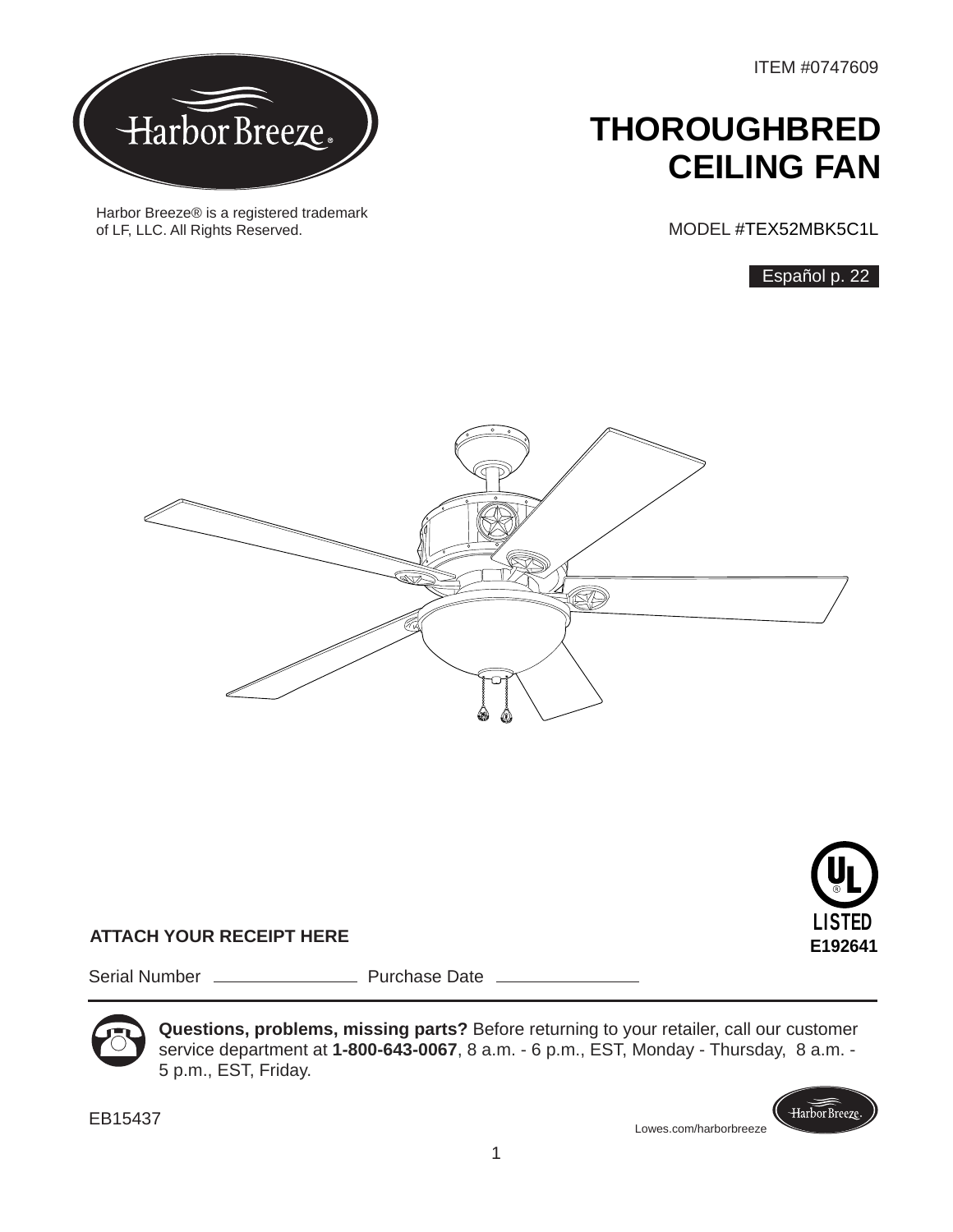## **TABLE OF CONTENTS**

## **SAFETY INFORMATION**

## **READ AND SAVE THESE INSTRUCTIONS**

- Do not discard fan carton or foam inserts. Should this fan need to be returned to the factory for repairs, it must be shipped in its original packaging to ensure proper protection against damage that might exceed the initial cause for return.
- Make sure all electrical connections comply with local codes, ordinances, the National Electrical Code and ANSI/NFPA 70-1999. Hire a qualified electrician or consult a do-it-yourself wiring handbook if you are unfamiliar with installing electrical wiring.
- Make sure the installation site you choose allows a minimum clearance of 7 ft. from the blades to the floor and at least 30 in. from the end of the blades to any obstruction.
- After you install the fan, make sure all connections are secure to prevent the fan from falling.
- •The net weight of this fan including the light kit is: 22 lbs.

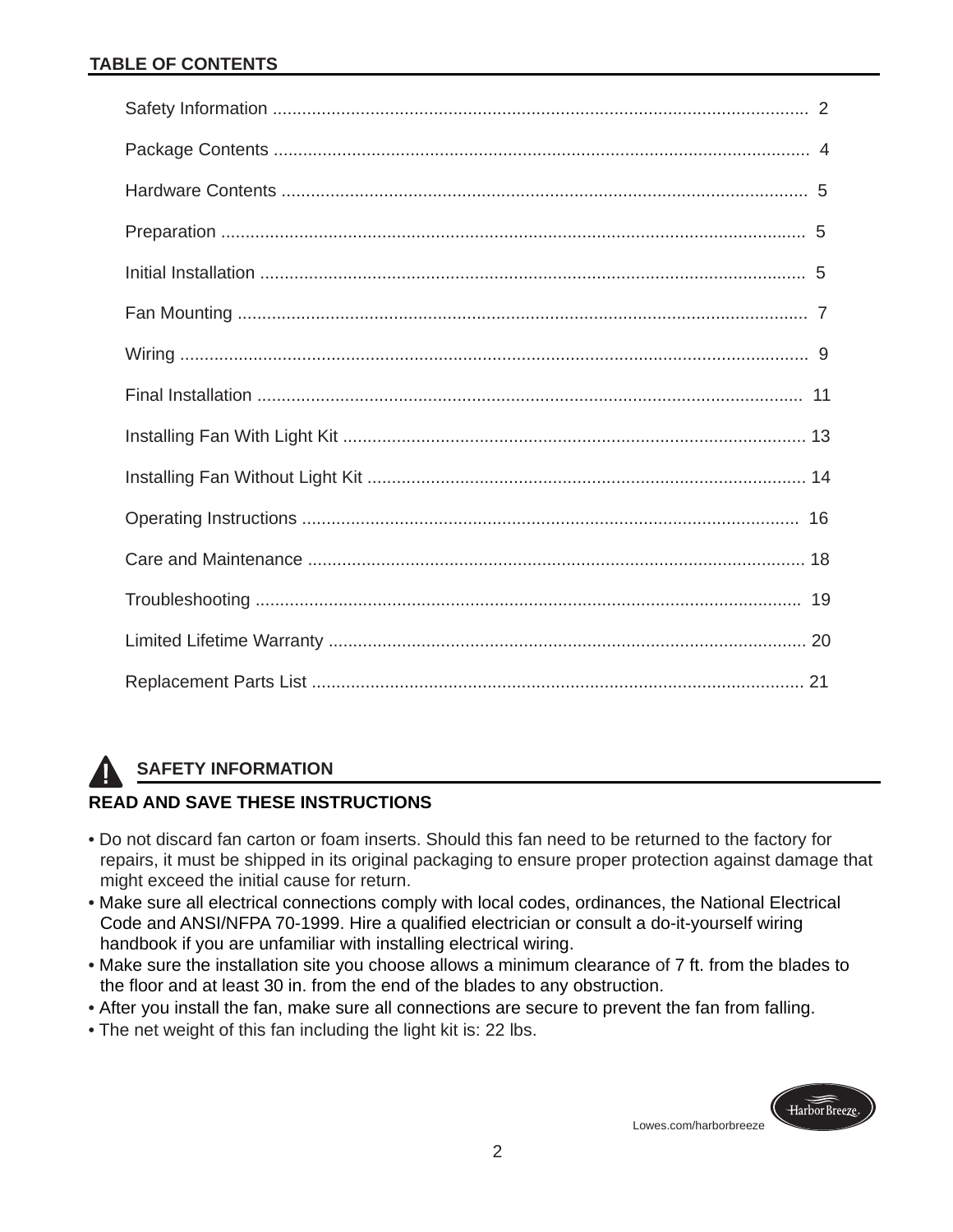## **WARNING WARNING WARNING**

 To reduce the risk of fire, electrical shock or personal injury, mount fan to outlet box marked "ACCEPTABLE FOR FAN SUPPORT OF 35 LBS. OR LESS" and use mounting screws provided with the outlet box. Most outlet boxes commonly used for the support of lighting fixtures are not acceptable for fan support and may need to be replaced. Consult a qualified electrician if in doubt. I

When mounting fan to a ceiling outlet box, use a METAL octagonal outlet box; do NOT use a plastic outlet box. Secure the outlet box directly to the building structure. The outlet box and its support must be able to support the moving weight of the fan (at least 35 lbs.).

 To avoid personal injury, the use of gloves may be necessary while handling fan parts with sharp edges.

To reduce the risk of fire, electrical shock or personal injury, wire connectors provided with this fan are designed to accept only one 12-gauge house wire and two lead wires from the fan. If your house wire is larger than 12-gauge or there is more than one house wire to connect to the corresponding fan lead wires, consult an electrician for the proper size wire connectors to use.

To reduce the risk of fire or electrical shock, do not use the fan with any solid state speed control device or control fan speed with a full range dimmer switch.

To reduce the risk of fire, electrical shock or personal injury, do not bend the blade arms when installing them, balancing the blades or cleaning the fan. Do not insert objects between the rotating fan blades.

To reduce the risk of personal injury, use *only* parts provided with this fan. The use of parts *OTHER* than those provided with this fan will void the warranty.

 Before proceeding, be sure to shut off electricity at main switch or circuit breaker in order to avoid electrical shock.

# **CAUTION**

Be sure outlet box is properly grounded and that a ground wire (green or bare) is present.

Before beginning installation, carefully check all screws, bolts and nuts on fan motor assembly to ensure they are secure.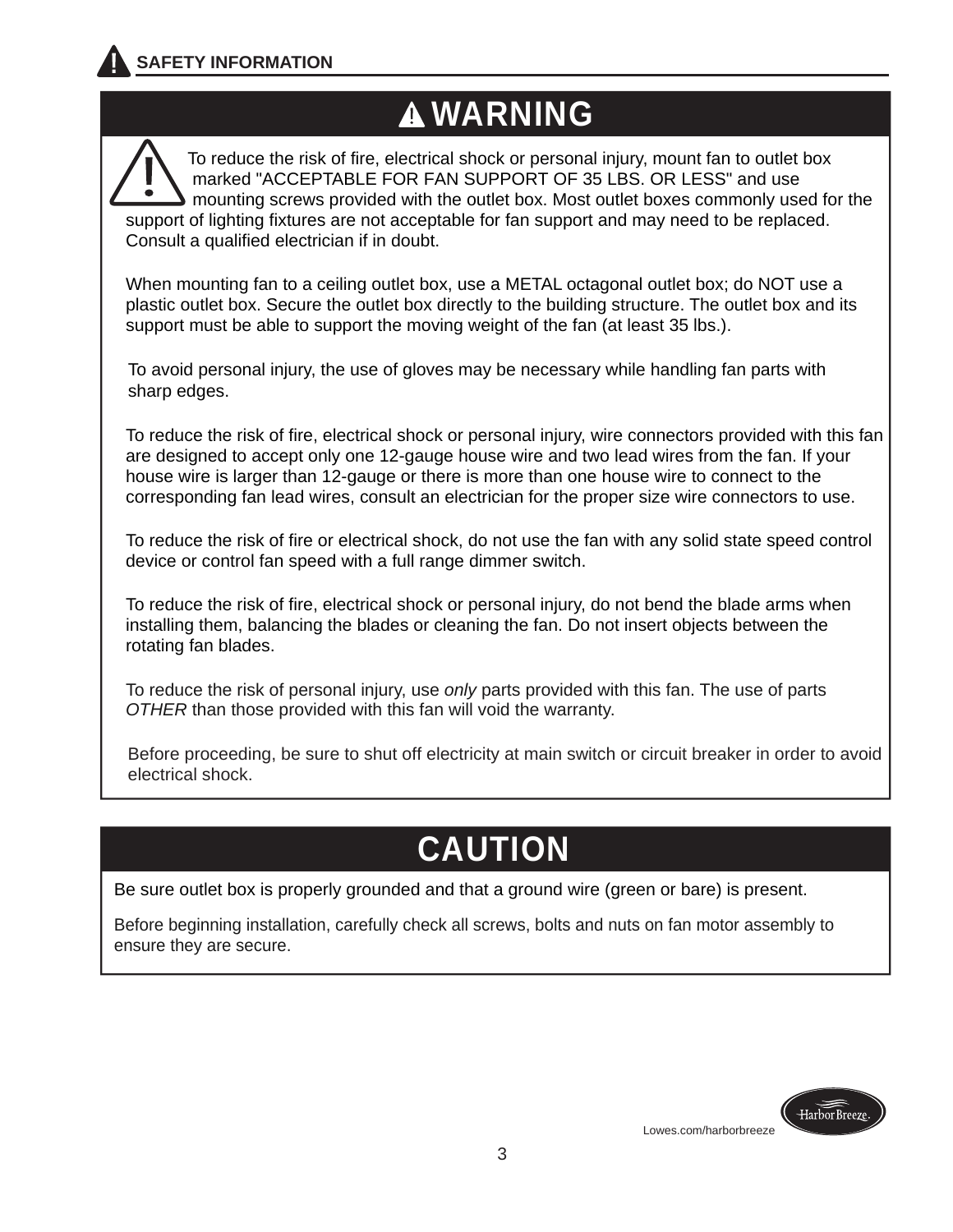

**IMPORTANT REMINDER:** You must use the parts provided with this fan for proper installation and safety.



Lowes.com/harborbreeze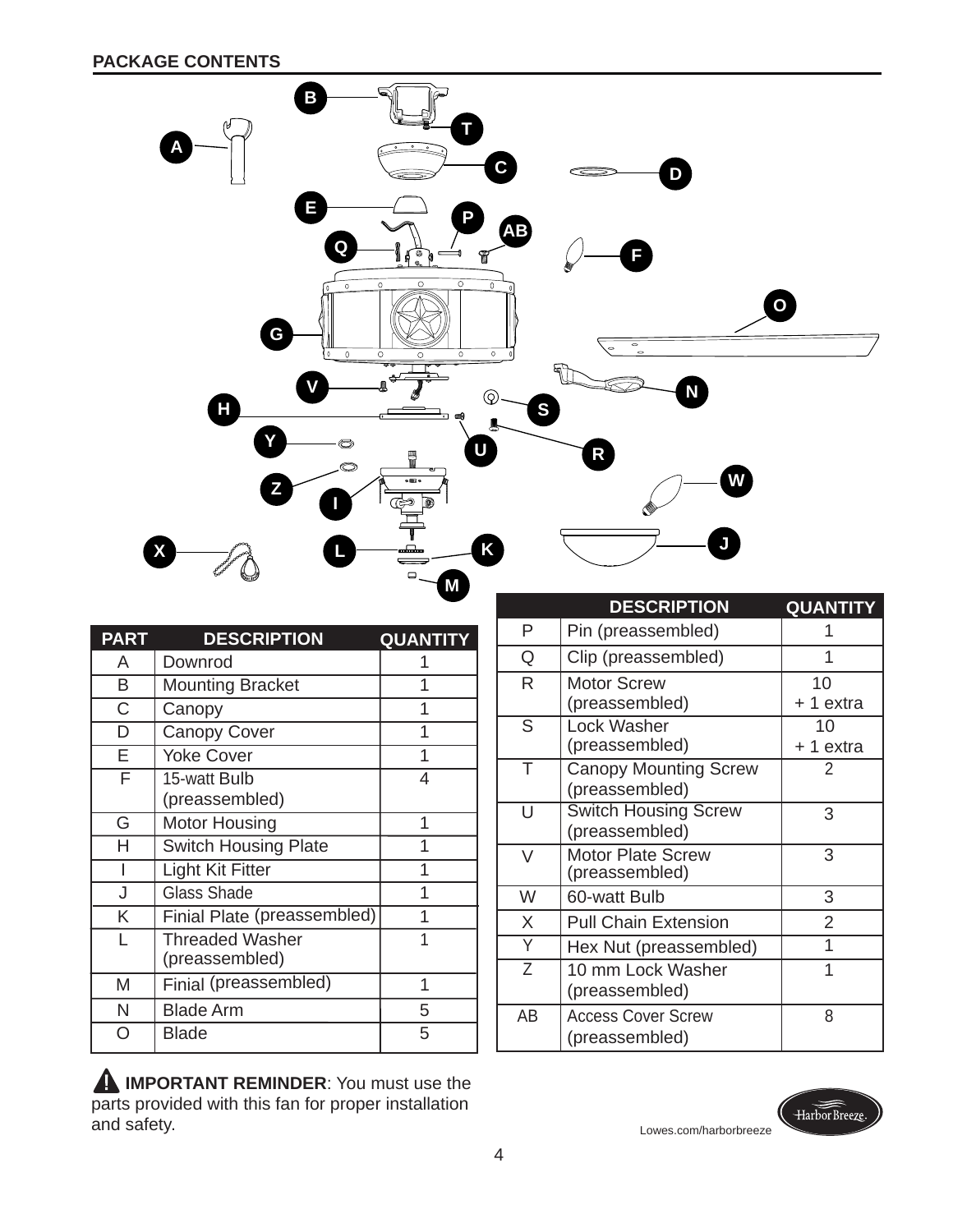

## **PREPARATION**

Before beginning assembly of product, make sure all parts are present. Compare parts with package contents list and hardware contents list. If any part is missing or damaged, do not attempt to assemble the product.

## **Estimated Assembly Time: 120 minutes**

Tools Required for Assembly (not included): Electrical Tape, Phillips Screwdriver, Pliers, Safety Glasses, Stepladder and Wire Strippers

Helpful Tools (not included): AC Tester Light, Tape Measure, Do-It-Yourself Wiring Handbook and Wire Cutters

## **INITIAL INSTALLATION**

1. Turn off circuit breakers and wall switch to the fan supply line leads.

**A DANGER:** Failure to disconnect power supply prior to installation may result in serious injury or death.



Lowes.com/harborbreeze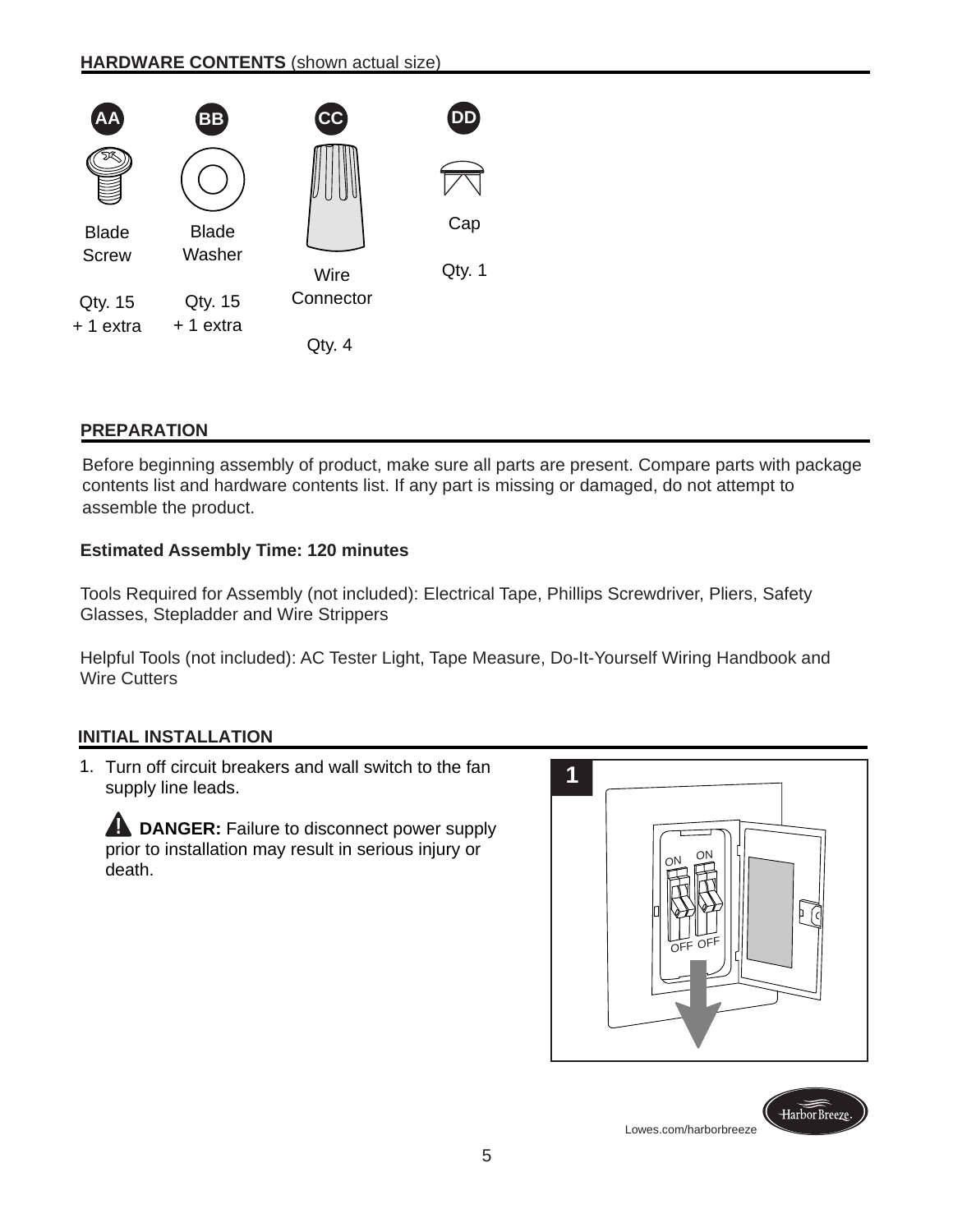#### **INITIAL INSTALLATION**

- 2. Determine mounting method to use.
	- **A.** Standard mount
	- **B.** Angle mount

**IMPORTANT:** If using the angle mount, ensure the ceiling angle is not steeper than 19°.

**\*Helpful Hint:** Standard mounting is best suited for ceilings 8 ft. high or higher. For taller ceilings you may want to use a longer downrod (not included). Angle mounting is best suited for angled or vaulted ceilings. A longer downrod is sometimes necessary to ensure proper blade clearance.

3. Check to make sure blades (O) will be at least 30 in. from any obstruction and at least 7 ft. above the floor.









Open End

**B**

\**NOTE: It is very important you use the proper hardware when installing the mounting bracket (B) as this will support the fan.*

**IMPORTANT:** If using the angle mount, make sure open end of mounting bracket (B) is installed facing the higher point of the ceiling.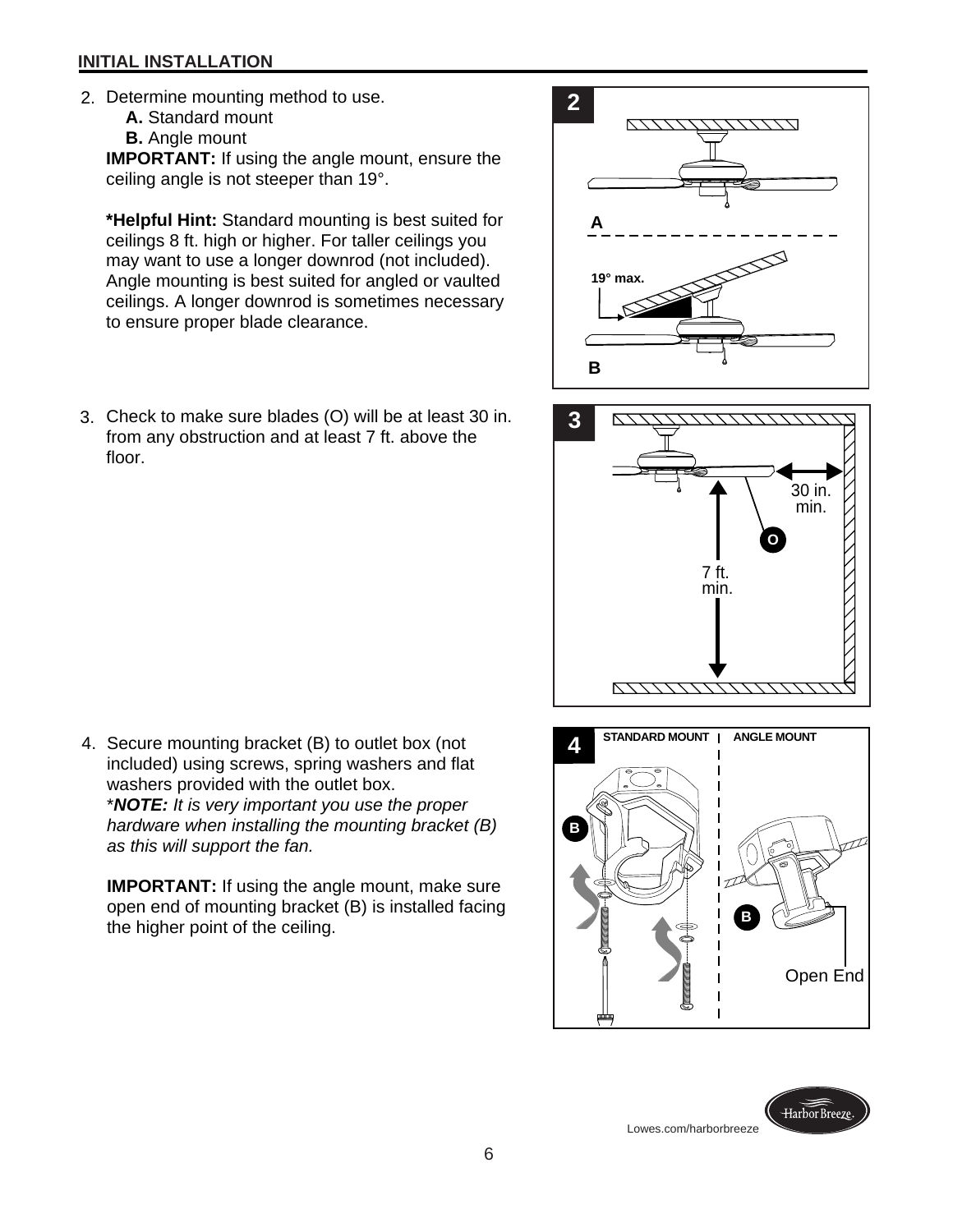### **INITIAL INSTALLATION**

 5. Remove motor screws (R) and lock washers (S) from underside of motor housing (G) and save for later on. **Note:** If there are plastic motor blocks installed with the motor screws (R) and lock washers (S), discard the plastic motor blocks.



### **FAN MOUNTING**

1. Remove pin (P) and clip (Q) from yoke at top of **1** motor housing (G) and partially loosen preassembled set screws and nuts.



 2. Insert downrod (A) through canopy (C), canopy cover (D) and yoke cover (E).Thread wires from motor housing (G) up through downrod (A). **NOTE:** Canopy cover (D) must be turned with the smooth side *toward* the motor housing (G).

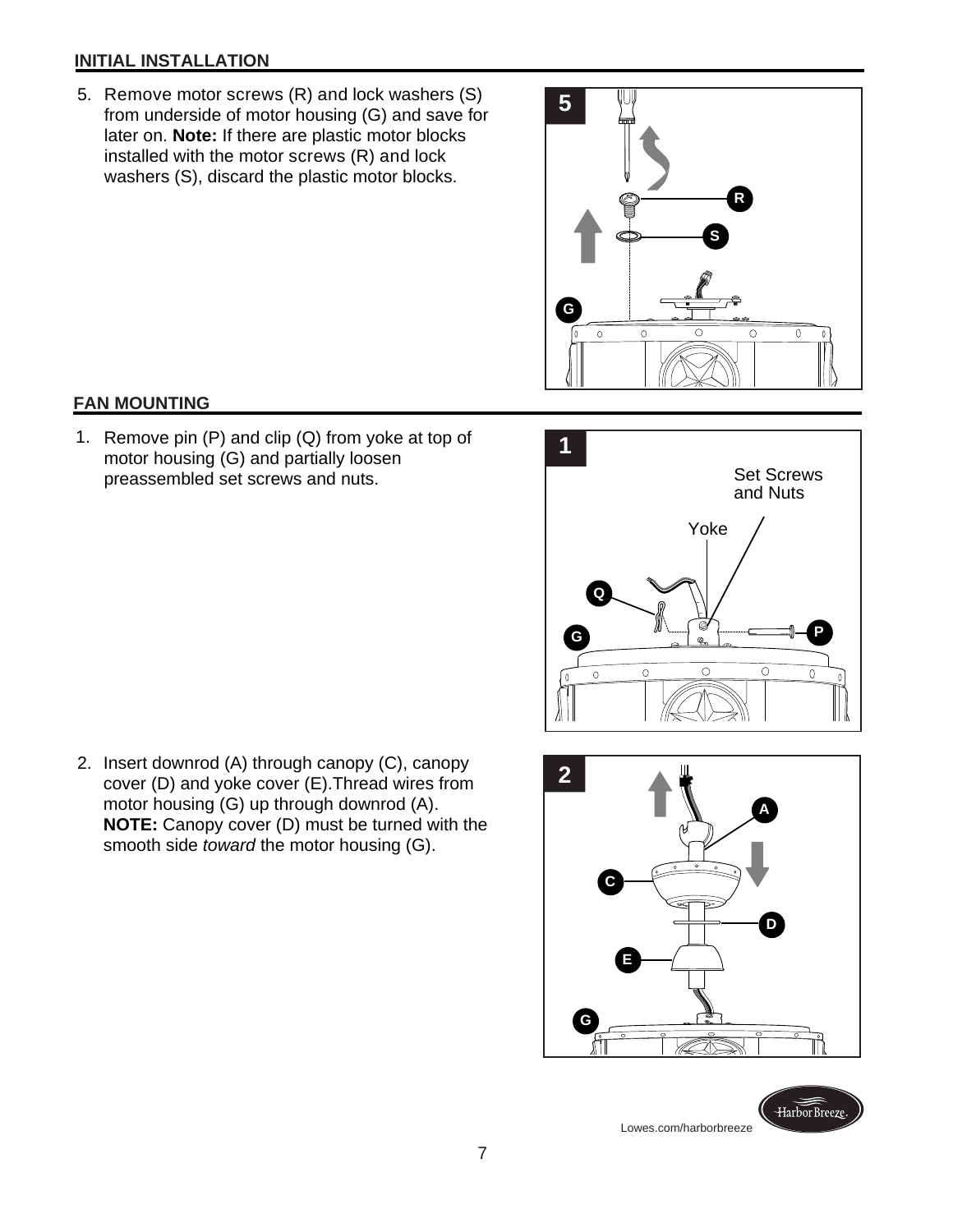#### **FAN MOUNTING**

 3. Slip downrod (A) into yoke, align holes and re-install pin (P) and clip (Q). Tighten set screws and then tighten nuts on the set screws. Slide yoke cover (E) down until it rests on top of motor housing (G).

Depending on the length of downrod you use, you 4. may need to cut the lead wires back to simplify the wiring. If you decide to cut back the lead wires, it is suggested you do so in the following manner:

Take the lead wires and make sure you have pulled them all the way through the top of the downrod. Start at the TOP of the ball on the downrod and measure 8 in. of lead wire, and then cut the excess wire off with wire cutters (not included).

**NOTE:** If you do *not* cut back the lead wires, *Steps 4 and 5 are not necessary and you may proceed to Step 6 instead*.

If you decided to cut back the lead wires in Step 4, 5. **5** strip a 1/2 in. of insulation from end of WHITE wire. Twist stripped ends of each strand of wire within the insulation with pliers (not included). Repeat Step 5 for BLACK, BLUE (if applicable) and GREEN wires.







Harbor Breeze Lowes.com/harborbreeze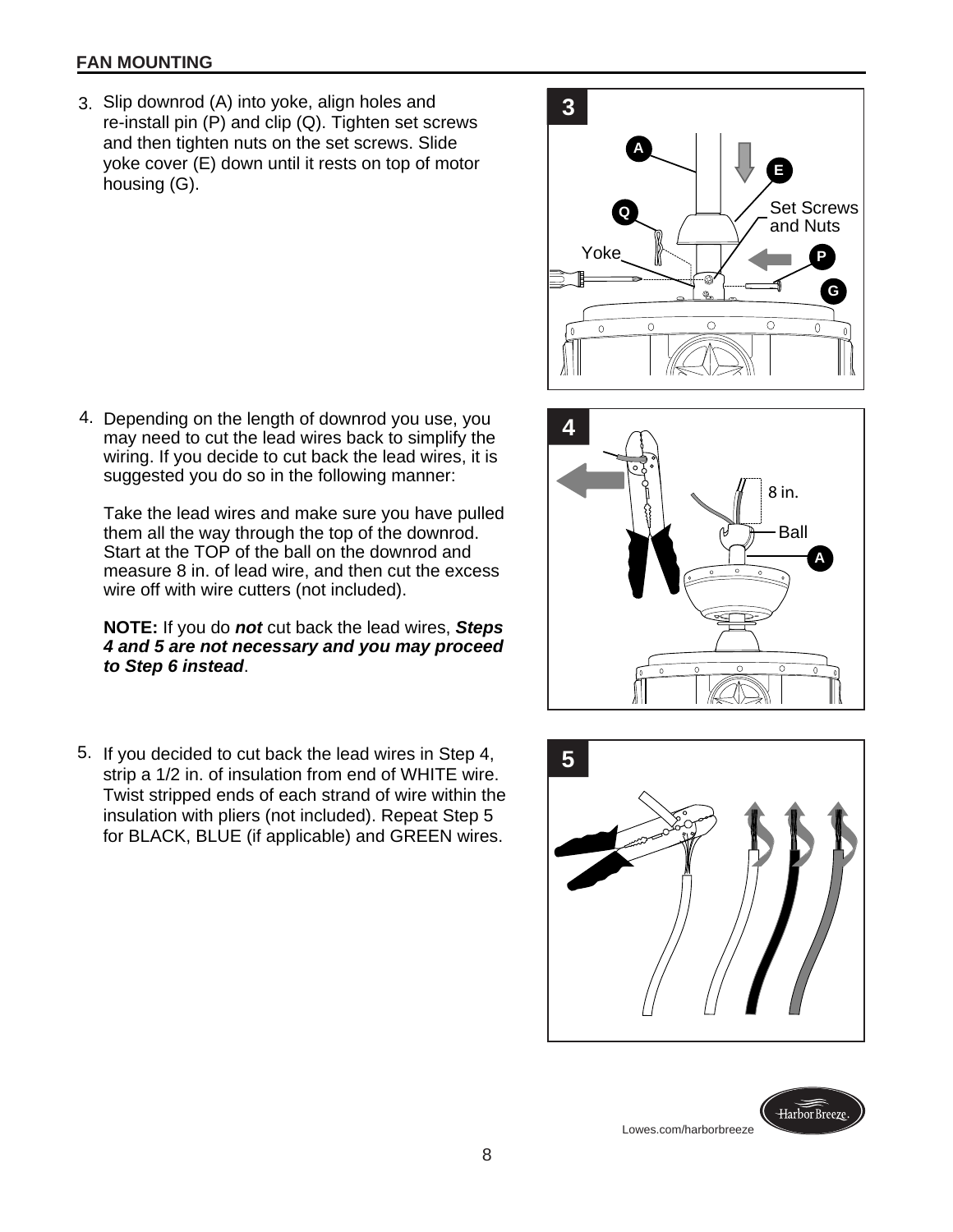#### **FAN MOUNTING**

6. **6** Install hanging ball of downrod (A) into opening of mounting bracket (B). Align the slot in hanging ball with the tab in mounting bracket (B).

**A DANGER:** Failure to align slot in hanging ball with the tab in mounting bracket (B) may result in serious injury or death.



### **WIRING**

**WARNING**: To reduce the risk of fire, electrical shock or personal injury, wire connectors provided with this fan are designed to accept only one 12-gauge house wire and two lead wires from the fan. If your house wire is larger than 12-gauge or there is more than one house wire to connect to the two fan lead wires, consult an electrician for the proper size wire connectors to use.

**CAUTION:** Be sure outlet box is properly grounded and a ground (green or bare) wire is present.

**A WARNING:** If house wires are different colors than referred to in the following steps, stop immediately. A professional electrician is recommended to determine wiring.

**NOTE:** This fan is remote control adaptable (remote control not included). Please refer to instructions provided with the remote control before proceeding with these wiring instructions.

 1. Choose wiring diagram (Fig. 1a, Fig. 1b or Fig. 1c) that fits your situation and make appropriate wiring connections as follows: [**IMPORTANT:** For each wire connection below, use one of the wire connectors (CC), making sure to screw wire connector (CC) on in a clockwise direction.]

1a. **FAN AND LIGHT CONTROLLED BY PULL CHAINS:** Connect BLACK and BLUE wire from fan to BLACK wire from ceiling. Connect WHITE wire from fan to WHITE wire from ceiling. Connect all GROUND (GREEN) wires together from fan (on downrod (A) and mounting bracket (B)) to BARE/GREEN wire from ceiling.

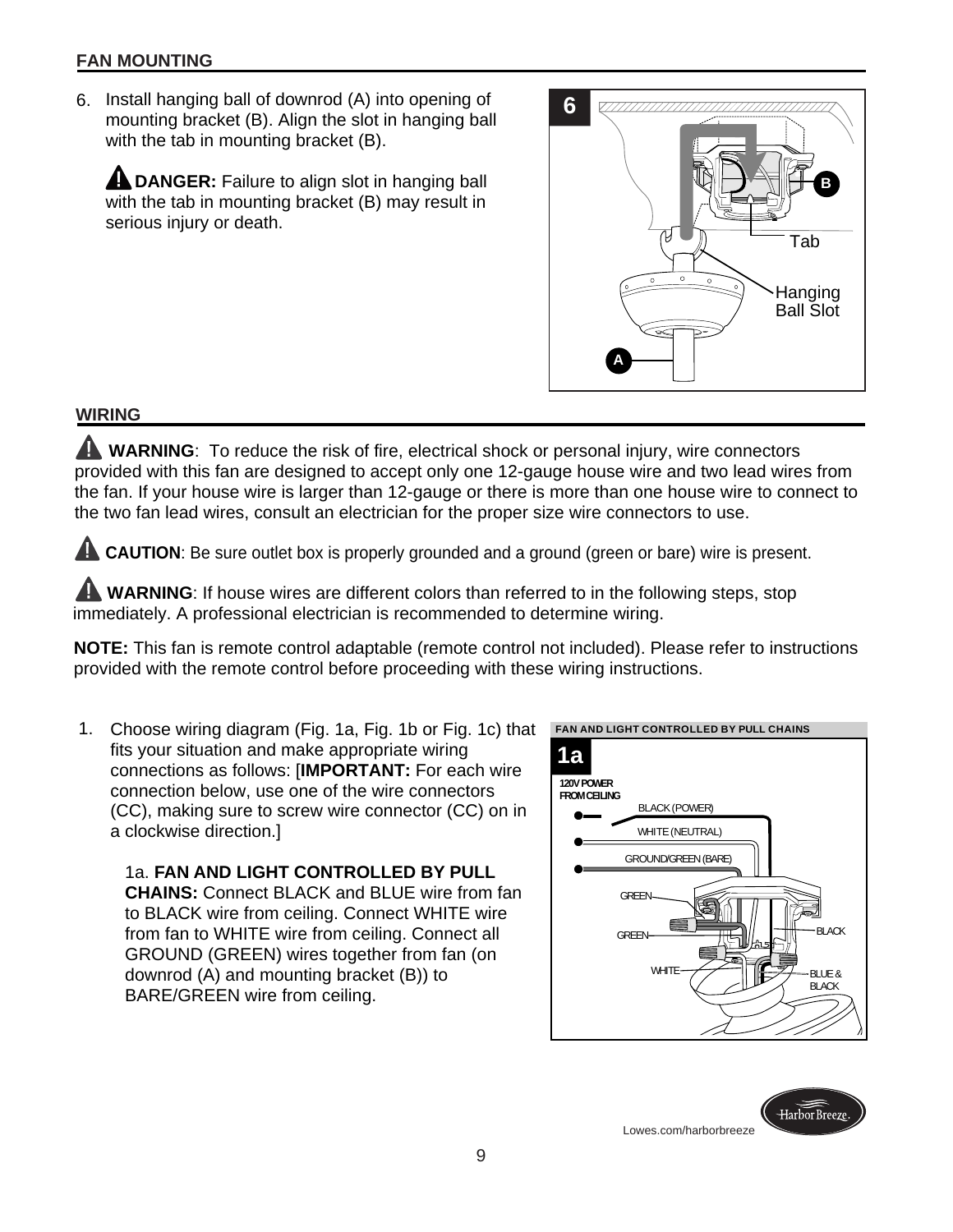1b. **FAN CONTROLLED BY PULL CHAIN, LIGHT BY WALL SWITCH:** If you intend to control the fan light with a separate wall switch, connect BLACK wire from fan to BLACK wire from ceiling. Connect BLUE wire from fan to the BLACK wire from the independent wall switch for the light. Connect WHITE wire from fan to WHITE wire from ceiling. Connect all GROUND (GREEN) wires together from fan (on downrod (A) and mounting bracket (B)) to BARE/GREEN wire from ceiling.



#### 1c. **FAN AND LIGHT CONTROLLED BY TWO WALL SWITCHES:** If you intend to control the fan and light with separate wall switches, connect BLACK wire from fan to BLACK wire from the

independent wall switch for the fan. Connect BLUE wire from fan to the BLACK wire from the other independent wall switch for the light. Connect WHITE wire from fan to WHITE wire from ceiling. Connect all GROUND (GREEN) wires together from fan (on downrod (A) and mounting bracket (B)) to BARE/GREEN wire from ceiling.

**NOTE:** BLACK wire is hot power for fan. BLUE wire is hot power for light kit. WHITE wire is common for fan and light kit. BARE/GREEN wire is ground.

Wrap electrical tape (not included) around each 2. individual wire connector (CC) down to the wire.

**A WARNING:** Make sure no bare wire or wire strands are visible after making connections. Place GREEN and WHITE connections on opposite side of box from the BLACK and BLUE (if applicable) connections.

Turn spliced/taped wires upward and gently push wires and wire connectors (CC) into outlet box.

## **Hardware Used**









Lowes.com/harborbreeze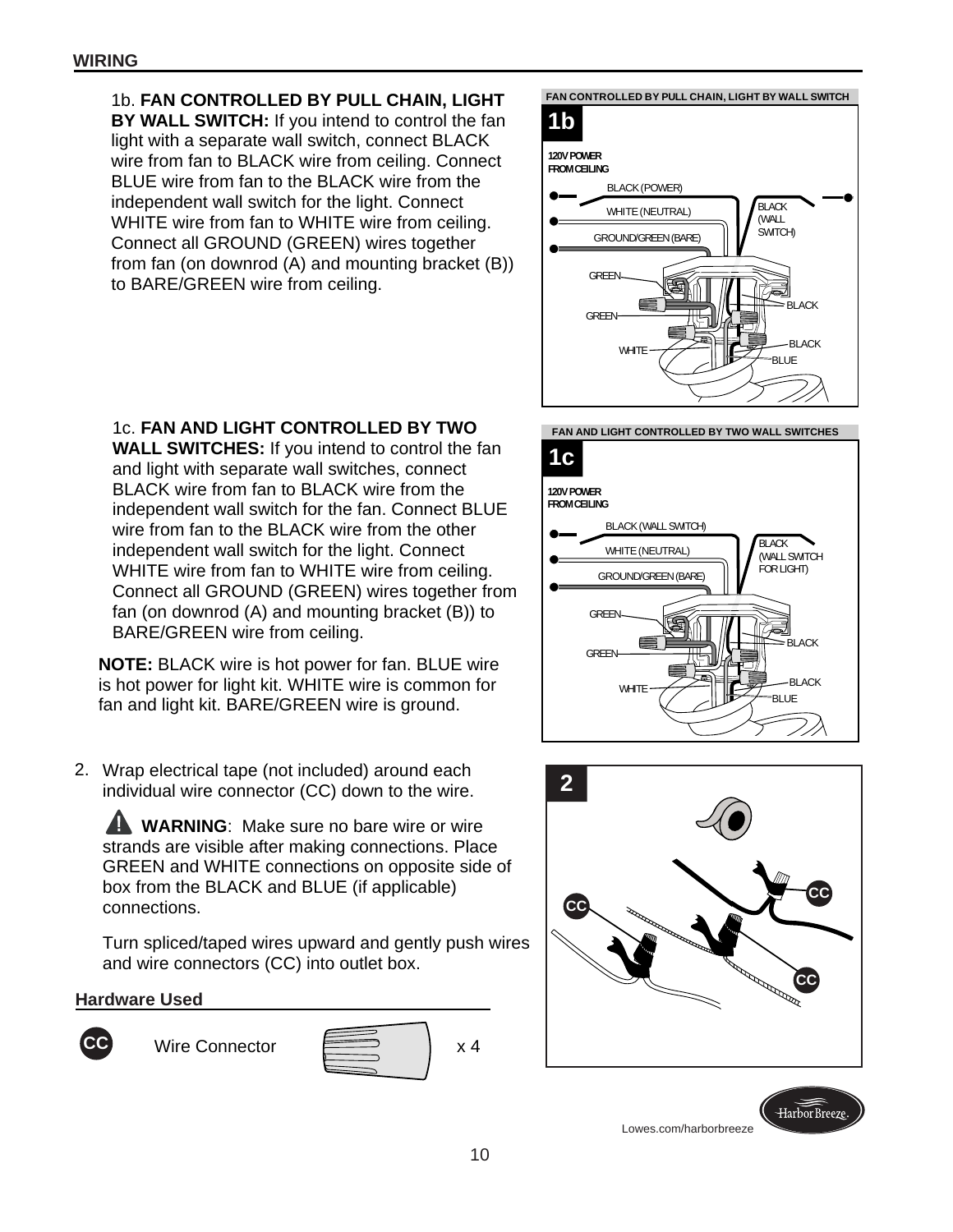#### **WIRING**

**IMPORTANT**: Using a full range dimmer switch (not 3. included) to control fan speed will cause a loud humming noise from fan. To reduce the risk of fire or electrical shock, do NOT use a full range dimmer switch to control fan speed.



## **FINAL INSTALLATION**

- 1. Locate two canopy mounting screws (T) on<br>underside of mounting bracket (B) and remove underside of mounting bracket (B) and remove canopy mounting screw (T) closest to the open end of the mounting bracket (B). Partially loosen the other canopy mounting screw (T). Lift canopy (C) to mounting bracket (B). Place rounded part of slotted hole in canopy (C) over loosened canopy mounting screw (T) and push up. Twist canopy (C) to lock. Re-insert canopy mounting screw (T) that was removed, and then tighten both canopy mounting screws (T). Slide canopy cover (D) up to canopy (C), aligning rounded part of slotted holes in canopy cover (D) with screwheads in bottom of canopy (C). Turn canopy cover (D) clockwise until it stops.
- 2. Partially insert three blade screws (AA) along with three blade washers (BB) to attach one blade arm (N) to a blade (O). Then, tighten each blade screw (AA) starting with the one in the middle. Repeat for remaining blades (O).

#### **Hardware Used**







Lowes.com/harborbreeze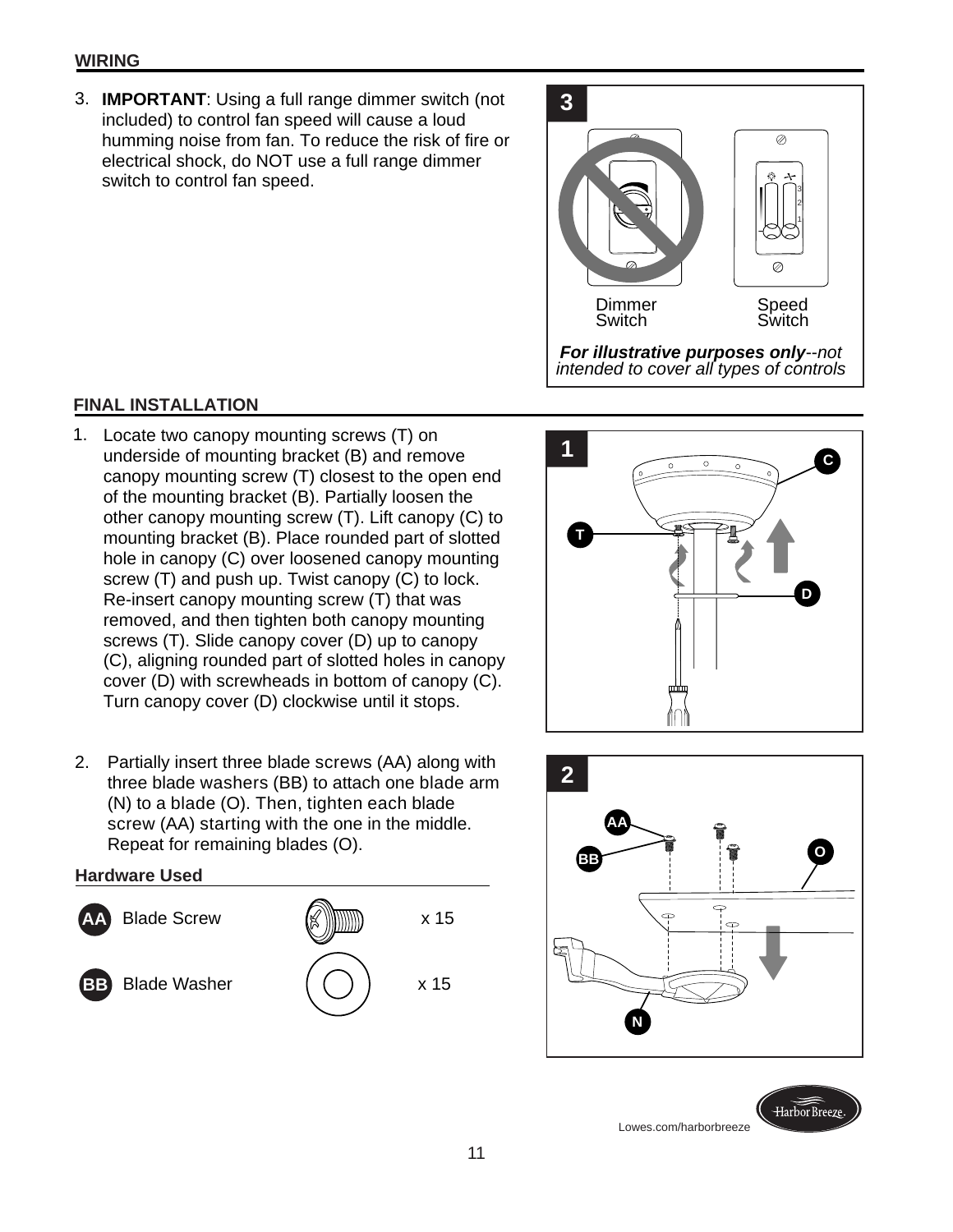#### **FINAL INSTALLATION**

- 3. Insert two motor screws (R) along with lock washers (S) previously removed (Step 5, page 7) through one blade arm (N) and back into the holes on the underside of motor housing (G). Tighten motor screws (R) securely. Repeat with remaining blade arms (N), making sure to completely secure each blade arm (N) before proceeding with the next.
- **3 G**  $\overline{\circ}$ **O S NI R**
- Partially loosen two switch housing screws (U) from 4. **4** outer edge of switch housing plate (H) and remove the other screw. Save for later use.
- **HI UI UI**
- 5. Partially loosen two motor plate screws (V) in motor plate on underside of motor housing (G) and remove the other screw. Align slotted holes in switch housing plate (H) with loosened motor plate screws (V), allowing male plug from motor housing (G) to come through hole in switch housing plate (H). Twist switch housing plate (H) to lock. Re-insert the motor plate screw (V) that was removed and securely tighten all three motor plate screws (V).

To install the fan with the light kit, proceed to **INSTALLING FAN WITH LIGHT KIT** on next page. To install the fan without the light kit, skip to I**NSTALLING FAN WITHOUT LIGHT KIT** on page 14.



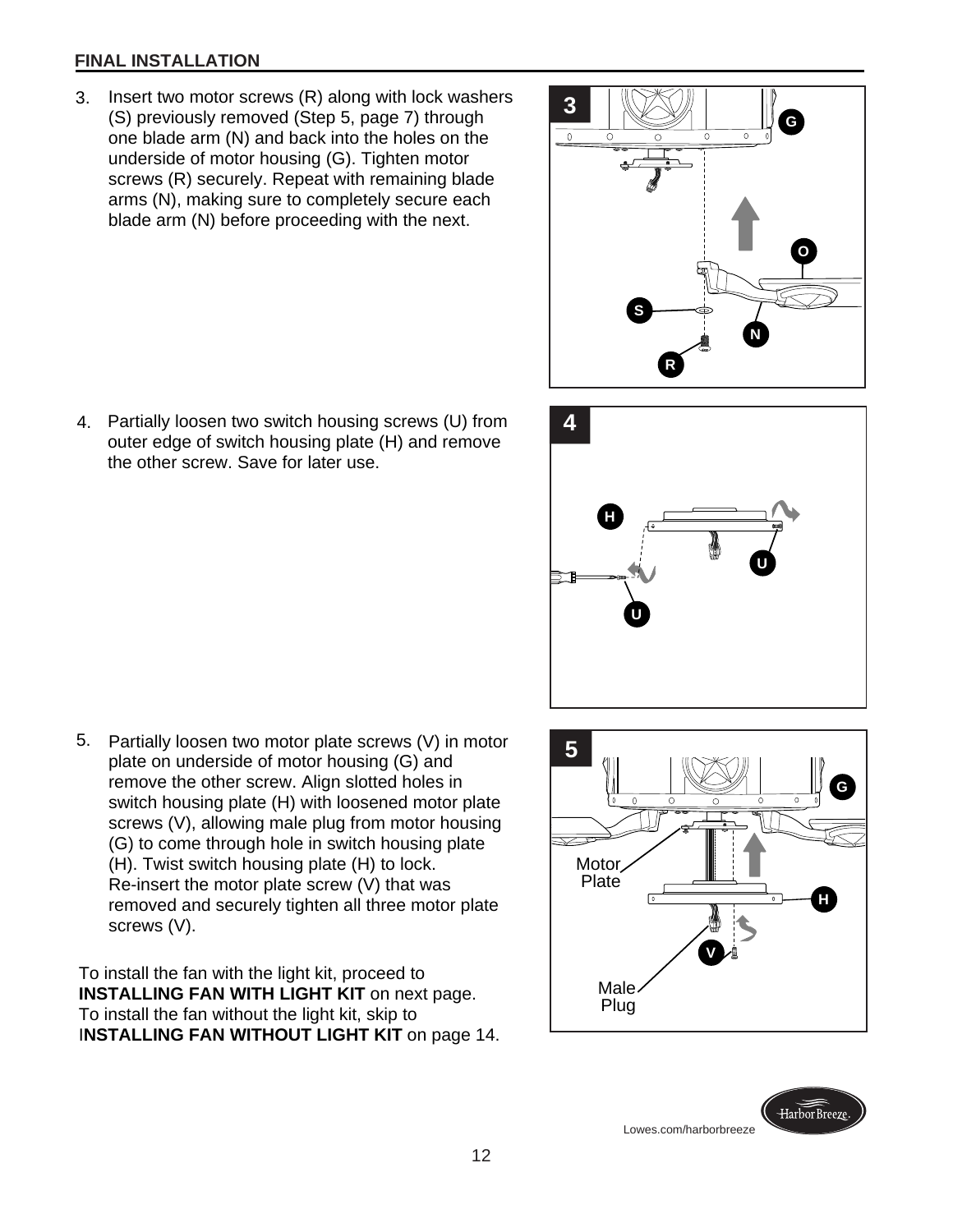## **INSTALLING FAN WITH LIGHT KIT**

**If you wish to use the fan WITH the light kit**, 1. connect male plug from motor housing (G) to female plug from switch housing on top of light kit fitter (I), matching up the colors on the male plug with the colors on the female plug for a proper fit. Make sure plugs are connected completely.

Align slotted holes in switch housing at top of light kit fitter (I) with loosened screws in switch housing plate (H). Twist light kit fitter (I) to lock, then re-install the switch housing screw (U) previously removed (Step 4, page 12). Tighten all switch housing screws (U) securely.

2. Remove finial (M), finial plate (K) and threaded washer (L) from threaded rod of light kit fitter (I) and save for later use.







Harbor Breeze Lowes.com/harborbreeze

3. Install 60-watt bulbs (W) into sockets on light kit fitter (I).

**WARNING:** When replacing bulbs, allow bulbs and glass shade to cool down before touching.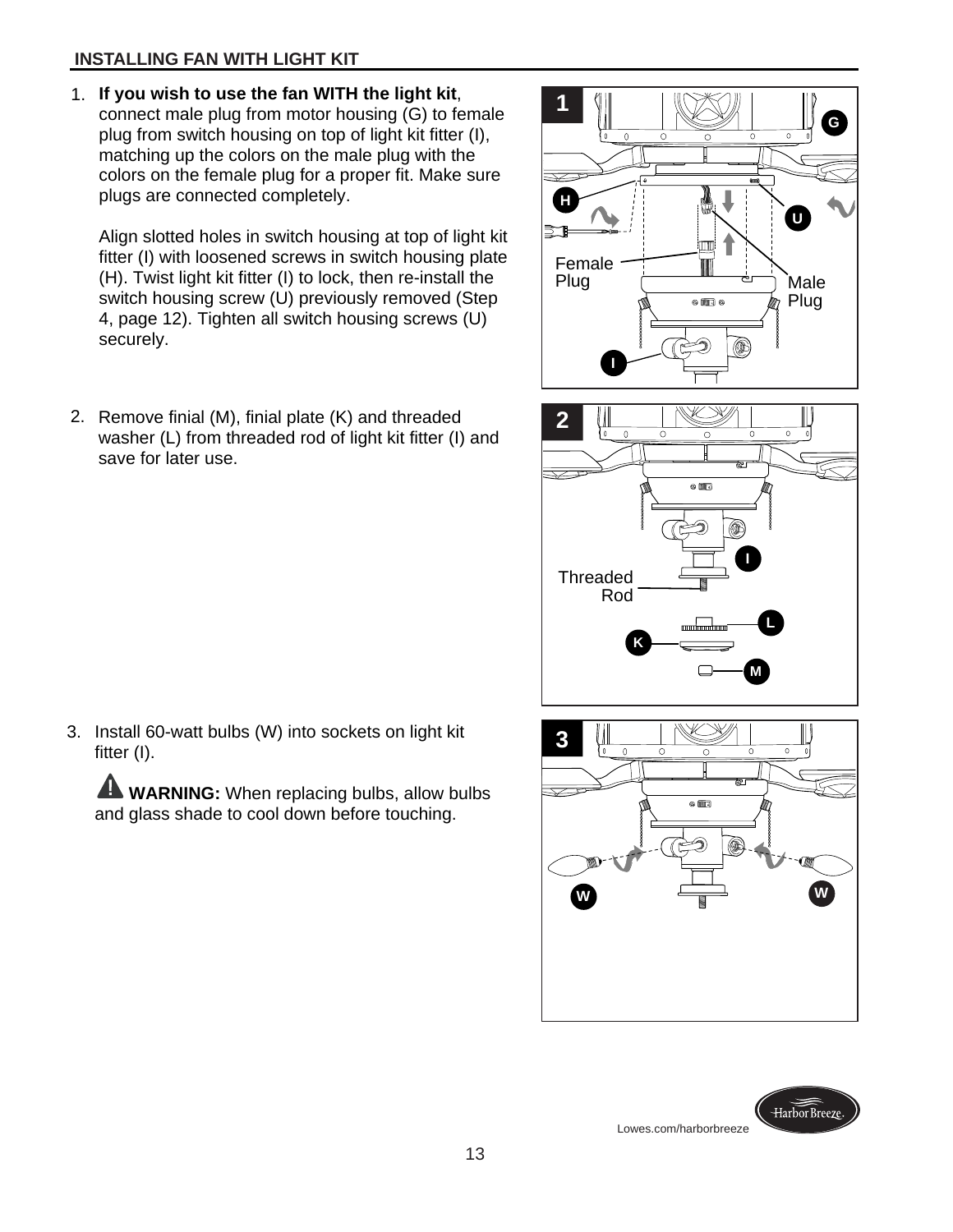## **INSTALLING FAN WITH LIGHT KIT**

Allow preassembled pull chains to come through light 4. kit fitter (I) slots. Then, align center hole in glass shade (J) with threaded rod, allowing pull chains to come through corresponding holes in glass shade (J). Push up gently on glass shade (J) until threaded rod comes through hole. Secure glass shade (J) with threaded washer (L).

**AL CAUTION:** Do NOT overtighten threaded washer (L) as glass may crack or break.

Thread pull chains through appropriate holes in finial plate (K) and push up on finial plate (K), allowing threaded rod to come through hole in middle of finial plate (K). Secure with previously removed finial (M).

**A CAUTION:** Do NOT overtighten finial (M) as glass may crack or break.

Attach pull chain extensions (X) or custom pull chain 5. extensions (not included) to fan and light pull chains.

Assembly is now complete.





## **INSTALLING FAN WITHOUT LIGHT KIT**

1. **1** *If you do NOT wish to use the light kit,* locate wires in switch housing at top of light kit fitter (I) labeled FOR LIGHT and gently pull molex connections apart in order to disconnect these wires.

Remove the hex nut (Y) and 10 mm lock washer (Z) from the threaded rod at the top of the light kit fitter (I). Unscrew the switch housing to remove it from the light kit fitter (I).

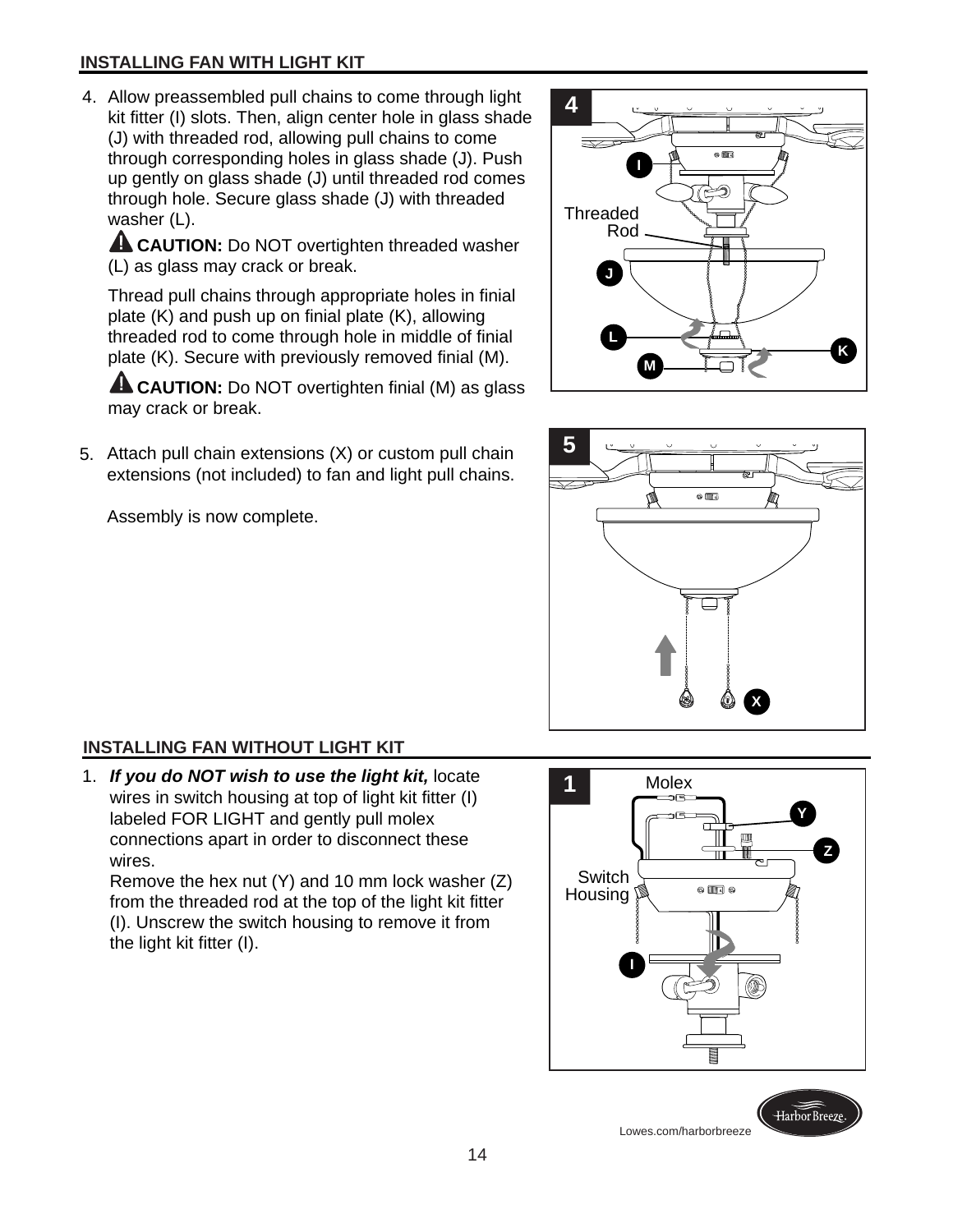#### **INSTALLING FAN WITHOUT LIGHT KIT**

Firmly place cap (DD) in hole in middle of switch 2. **2** housing.

Connect male plug from motor housing (G) to female plug from the switch housing, matching up the colors on the male plug with the colors on the female plug for a proper fit. Make sure plugs are connected completely.





**DD** Cap  $\uparrow$   $\uparrow$  x 1

3. Align slotted holes in switch housing with loosened switch housing screws (U) in switch housing plate (H). Twist switch housing to lock, then re-install the switch housing screw (U) previously removed (Step 4, page 12). Tighten all switch housing screws (U) securely.









4. Attach pull chain extension (X) or custom pull<br>chain extension (not included) to fan pull chain chain extension (not included) to fan pull chain.

Assembly is now complete.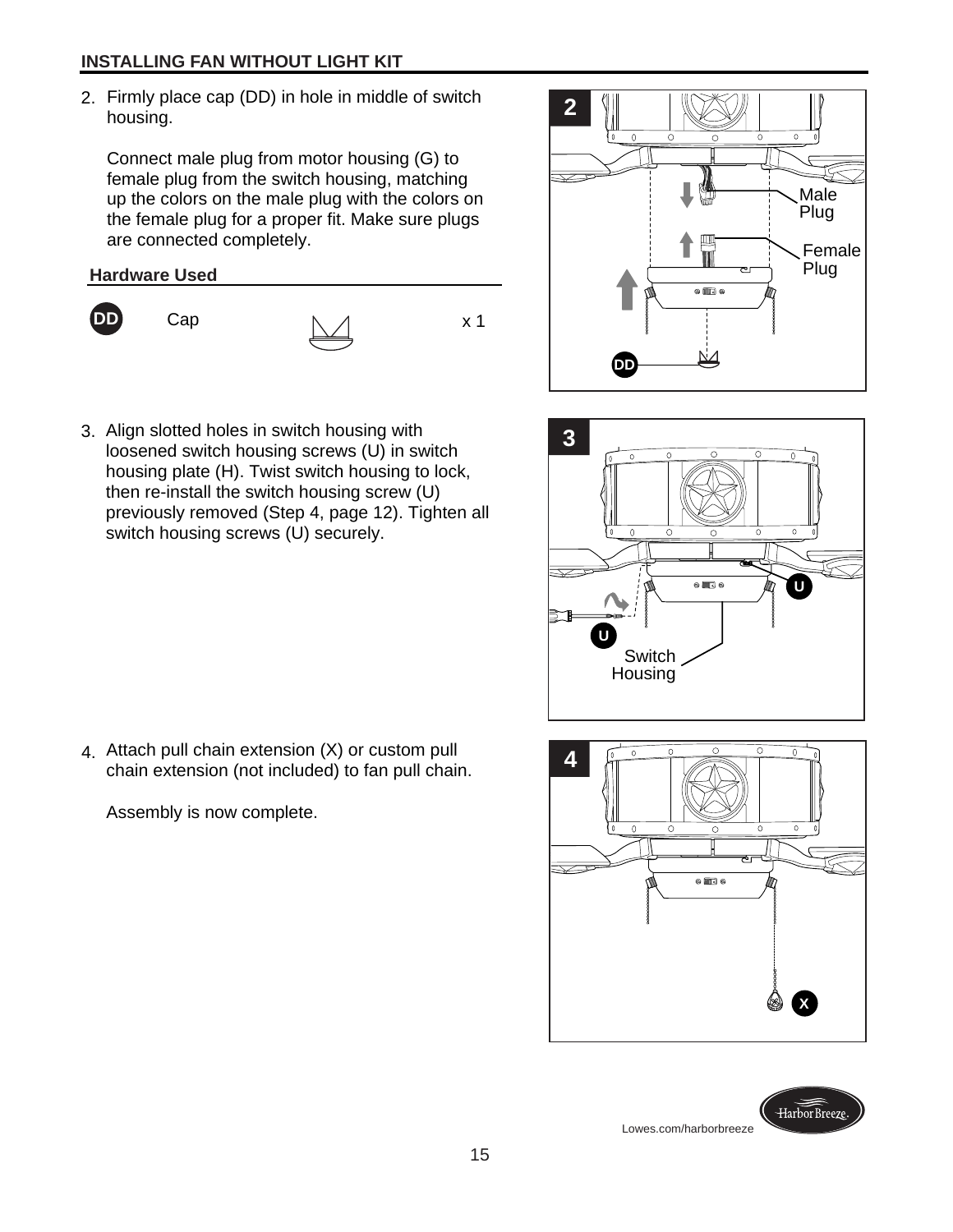#### **OPERATING INSTRUCTIONS**

1. The pull chain located on the switch housing labeled **1.**<br>FOR EAN has four positions to control **fan** speed FOR FAN has four positions to control *fan* speed. One pull is HIGH, two is MEDIUM, three is LOW and four turns the fan OFF.



2. The pull chain located on the switch housing labeled 2<br>
FOB LICHT has four positions to control **light** FOR LIGHT has four positions to control *light*  output. One pull turns the UPLIGHT ON, two pulls turns the UPLIGHT OFF and the DOWNLIGHT ON, three pulls turns ALL of the lights ON, and four pulls turns ALL of the lights OFF.



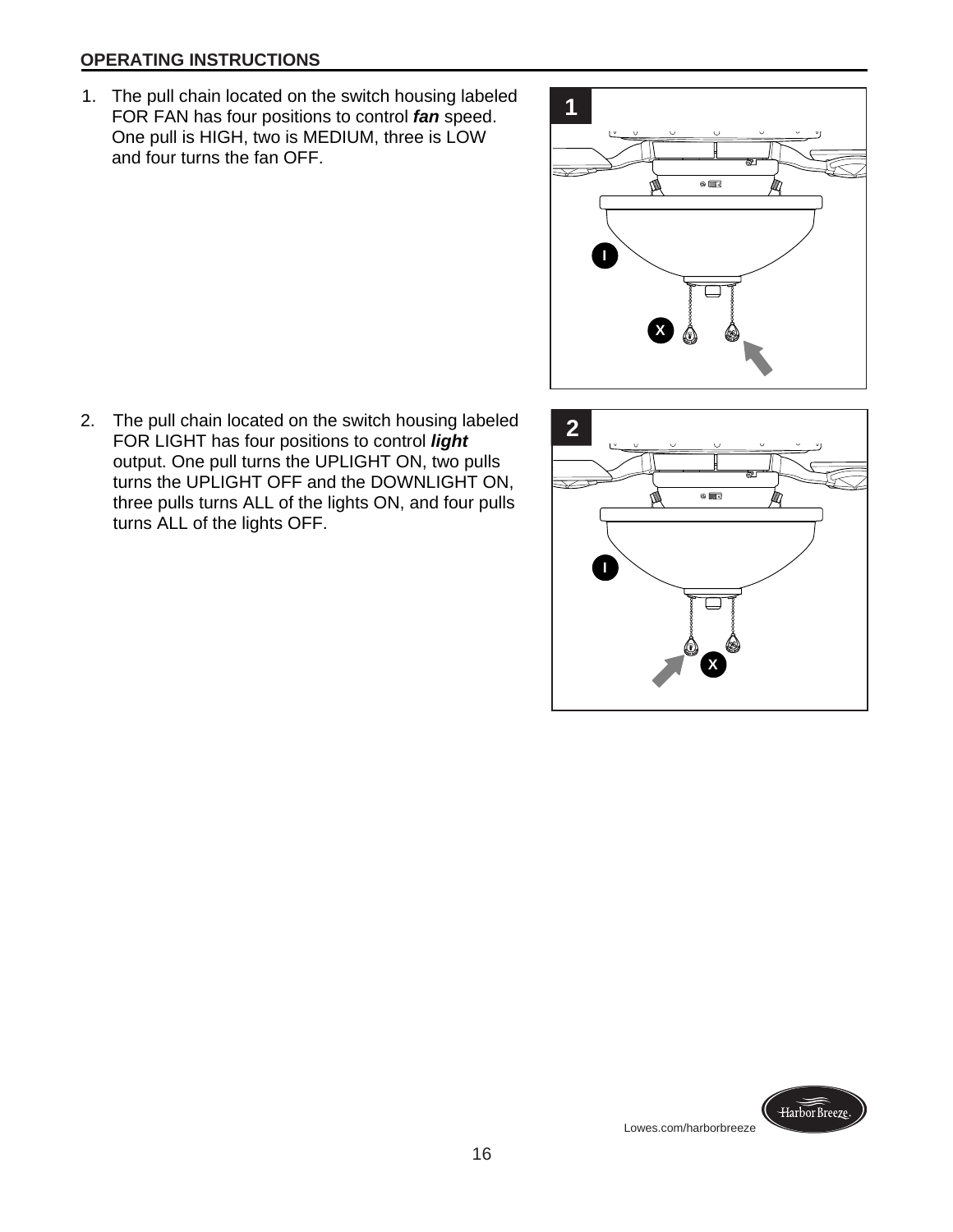#### **OPERATING INSTRUCTIONS**

 3. Use the fan reverse switch, located on the switch housing, to optimize your fan for seasonal performance. A ceiling fan will allow you to raise your thermostat setting in summer and lower your thermostat setting in winter without feeling a difference in your comfort.

**NOTE:** Wait for fan to stop before moving the reverse switch.

 3A. In **warmer** weather, setting the reverse switch in the *LEFT* position will result in downward airflow, creating a wind chill effect.

 3B. In **cooler** weather, setting the reverse switch in the *RIGHT* position will result in upward airflow that can help move stagnant, hot air off the ceiling area.





 3C. **IMPORTANT**: Reverse switch must be set either *completely to the RIGHT* or *completely to the LEFT* for fan to function. If the reverse switch is set in the *middle* position, fan will not operate.





Lowes.com/harborbreeze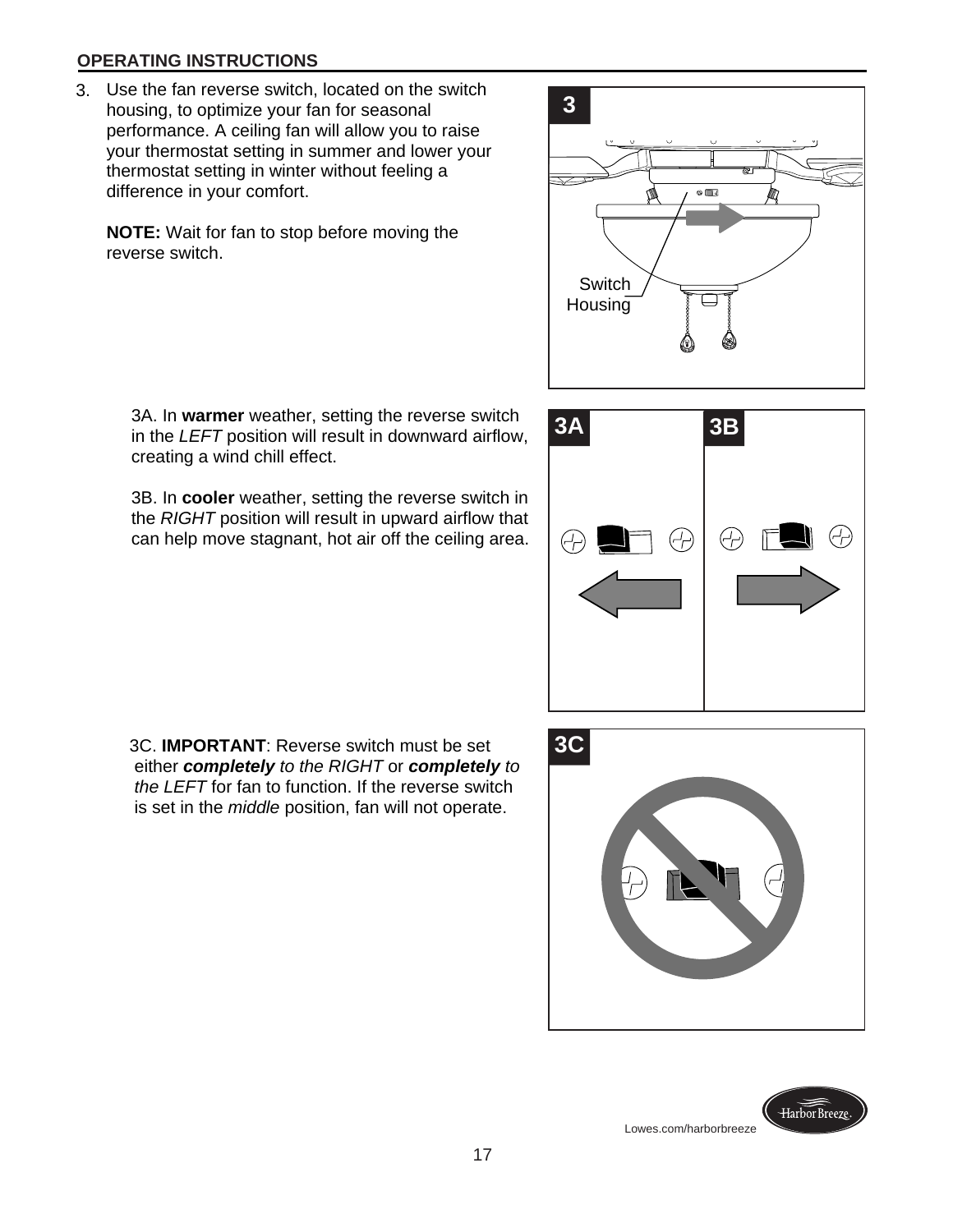#### **CARE AND MAINTENANCE**

At least twice each year, lower canopy (C) to check mounting bracket (B), and then tighten all screws on fan. Clean fan with only a soft brush or lint-free cloth to avoid scratching the finish. Clean blades (O) with a lint-free cloth. You may occasionally apply a light coat of furniture polish to wood blades for added protection.

**IMPORTANT:** Shut off main power supply before beginning any maintenance. Do not use water or a damp cloth to clean the ceiling fan.

Bulb Replacement: Downlight - Use 60-watt max. candelabra-base incandescent bulbs,

 13-watt candelabra-base CFLs or 6-watt candelabra-base LEDs. Uplight - Use only 15-watt max. candelabra-base incandescent bulbs. CFLs and LEDs are not recommended.

When replacing 15-watt bulbs (F), locate access covers on the *top* of the motor housing (G). Determine which access cover contains the burned out 15-watt bulb (F). Remove the access cover by removing the two access cover screws (AB) at either end of the access cover. After replacing bulb(s), re-install access cover screws (AB) and tighten securely.



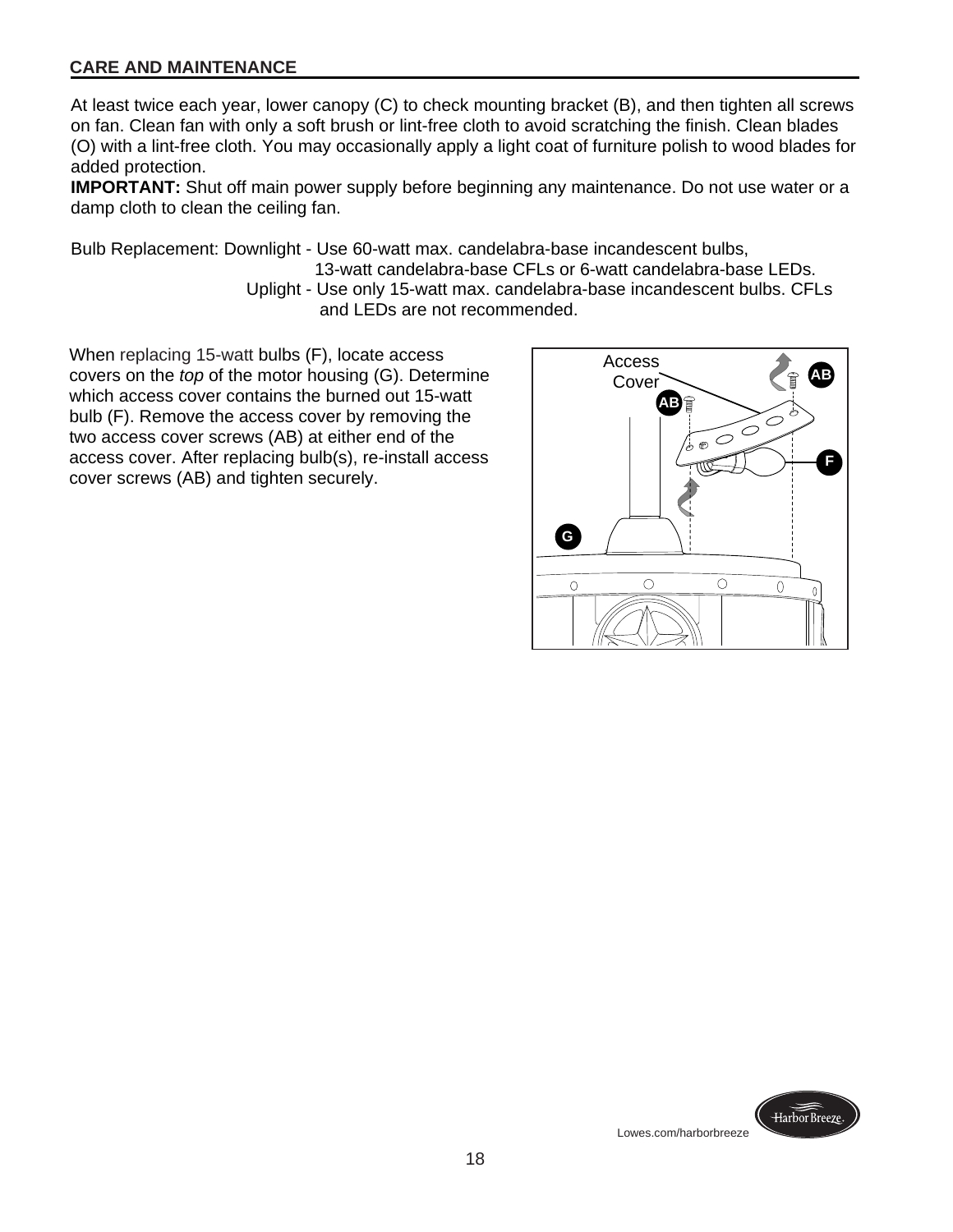## **TROUBLESHOOTING**

**WARNING**: Before beginning work, shut off the power supply to avoid electrical shock.

| <b>PROBLEM</b>      | <b>POSSIBLE CAUSE</b>                 | <b>CORRECTIVE ACTION</b>                                                                                               |
|---------------------|---------------------------------------|------------------------------------------------------------------------------------------------------------------------|
| Fan does not move.  | 1. Reverse switch not engaged.        | 1. Push switch firmly either left or<br>right.                                                                         |
|                     | 2. Power is off or fuse is blown.     | 2. Turn power on or check fuse.                                                                                        |
|                     | 3. Faulty wire connection.            | 3. Turn power off. Loosen canopy<br>and check all connections.                                                         |
|                     | 4. Plugs not connected properly.      | 4. Check male and female plugs<br>in switch housing are connected<br>properly according to instructions<br>on page 13. |
| Noisy operation.    | 1. Blades are loose.                  | 1. Tighten all blade screws.                                                                                           |
|                     | 2. Cracked blade.                     | 2. Replace blade.                                                                                                      |
|                     | 3. Full range dimmer switch.          | 3. Replace with an approved speed<br>control device.                                                                   |
|                     | 4. Fan is new.                        | 4. Allow fan a "break in" period of a<br>few days, especially when running<br>the fan at Medium and High<br>speeds.    |
| Excessive wobbling. | 1. Blades are loose.                  | 1. Tighten all blade screws.                                                                                           |
|                     | 2. Blade arms incorrectly attached.   | 2. Re-install blade arms.                                                                                              |
|                     | 3. Fan not securely mounted.          | 3. Turn power off. Carefully loosen<br>canopy and verify that mounting<br>bracket is secure.                           |
|                     | 4. Fan too close to vaulted ceiling.  | 4. Use a longer downrod or move<br>fan to another location.                                                            |
|                     | 5. Set screw(s) on motor housing yoke | 5. Tighten yoke set screw(s)                                                                                           |
|                     | is (are) not tightened properly.      | securely.                                                                                                              |
|                     | 6. Set screw on hanging ball is not   | 6. Carefully loosen and lower                                                                                          |
|                     | tightened properly.                   | canopy and verify set screw on<br>hanging ball is tightened securely.                                                  |
|                     |                                       |                                                                                                                        |
|                     |                                       |                                                                                                                        |

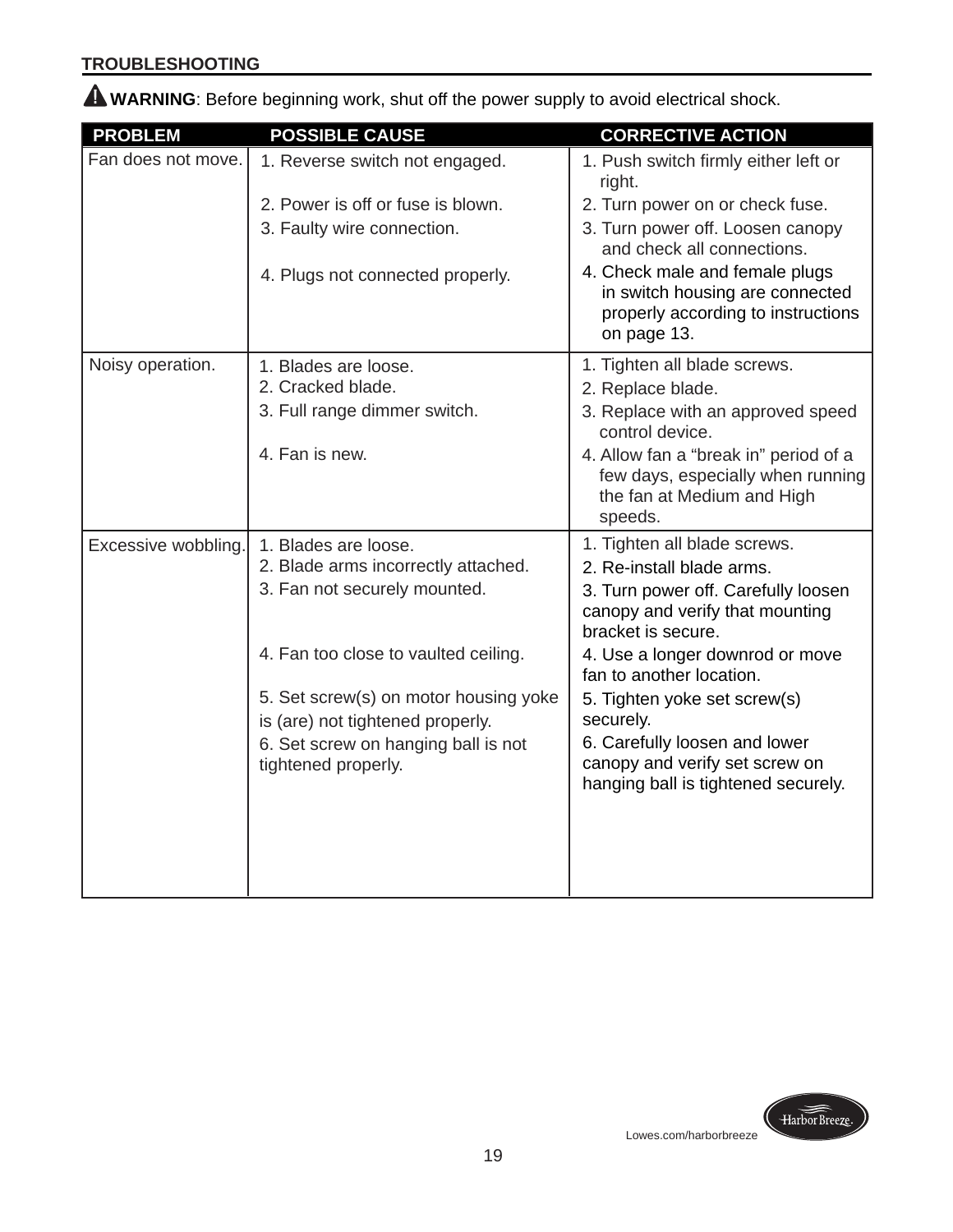#### **TROUBLESHOOTING**

| <b>PROBLEM</b>   | <b>POSSIBLE CAUSE</b>                                                                                                        | <b>CORRECTIVE ACTION</b>                                            |  |
|------------------|------------------------------------------------------------------------------------------------------------------------------|---------------------------------------------------------------------|--|
| Fan operates but | 1. Wires in canopy not wired properly.                                                                                       | 1. Check wires in canopy and, if<br>necessary, re-wire according to |  |
| light fails.     |                                                                                                                              |                                                                     |  |
|                  | 2. Wall switch to fan is off.<br>3. Plugs not connected properly.                                                            | instructions on pages 9 and 10.                                     |  |
|                  |                                                                                                                              | 2. Make sure that wall switch to fan<br>is on.                      |  |
|                  |                                                                                                                              | 3. Check that male and female                                       |  |
|                  |                                                                                                                              | plugs in switch housing are                                         |  |
|                  |                                                                                                                              | connected properly according to                                     |  |
|                  |                                                                                                                              | instructions on page 13.                                            |  |
|                  | 4. Light kit is lamped with more than the<br>allowable 190W, causing the wattage<br>limiting device to interrupt the flow of | 4. Lamp light kit with bulbs that                                   |  |
|                  |                                                                                                                              | total no more than 190W.                                            |  |
|                  | electricity to the light kit.                                                                                                |                                                                     |  |

**Note**: A small amount of "wobble" is normal and should not be considered a defect.

## **LIMITED LIFETIME WARRANTY**

The distributor warrants this fan to be free from defects in workmanship and materials present at time of shipment from the factory for Lifetime limited from the date of purchase. This warranty applies only to the original purchaser. The distributor agrees to correct any defect at no charge or, at our option, replace the ceiling fan with a comparable or superior model.

To obtain warranty service, present a copy of your sales receipt as proof of purchase. All cost of removal and reinstallation are the express responsibility of the purchaser. Any damage to the ceiling fan by accident, misuse or improper installation, or by using parts not produced by the manufacturer of this fan or affixing accessories not produced by the manufacturer of this fan, are the purchaser's own responsibility. The distributor assumes no responsibility whatsoever for fan installation during the limited lifetime warranty. Any service performed by an unauthorized person will render the warranty invalid.

Due to varying climatic conditions, this warranty does not cover changes in brass finish, rusting, pitting, tarnishing, corroding or peeling. Brass finish fans maintain their beauty when protected from varying weather conditions. Any glass provided with this fan is not covered by the warranty.

Any replacement of defective parts for the ceiling fan must be reported within the first year from the date of purchase. For the balance of the warranty, call our customer service department (at **1-800-643-0067**) for return authorization and shipping instructions so that we may repair or replace the ceiling fan. Any fan or parts returned improperly packaged is/are the sole responsibility of the purchaser. There is no further express warranty. The distributor disclaims any and all implied warranties. The duration of any implied warranty which cannot be disclaimed is limited to the limited lifetime period as specified in our warranty. The distributor shall not be liable for incidental, consequential or special damages arising at or in connection with product use or performance except as may otherwise be accorded by law. This warranty gives you specific legal rights and you may also have other rights which vary from state to state. This warranty supersedes all prior warranties.

Lowes.com/harborbreeze